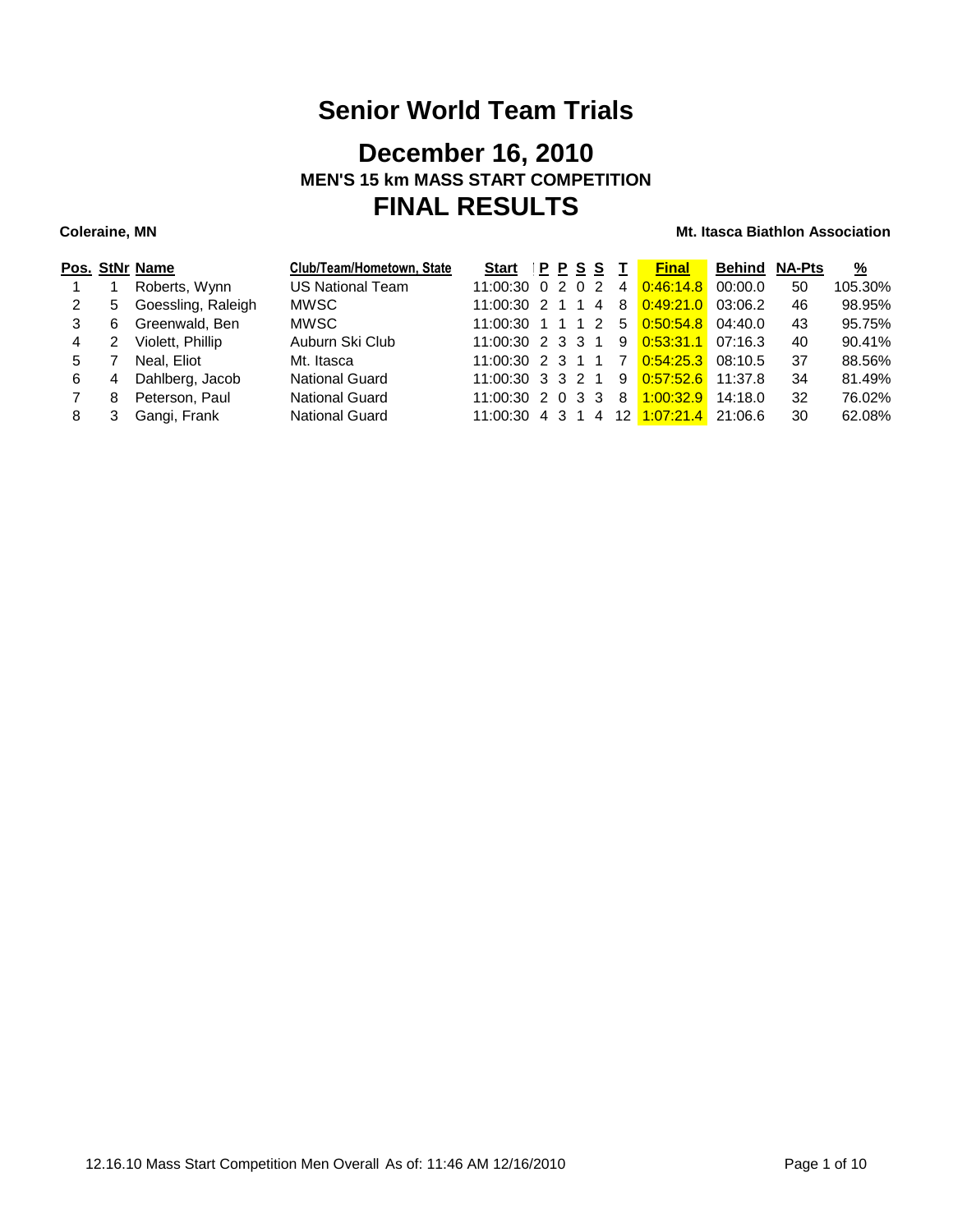## **December 16, 2010 MEN'S 15 km MASS START COMPETITION FINAL RESULTS**

### **Coleraine, MN Coleraine, MN Mt. Itasca Biathlon Association**

|  | Pos. StNr Name       | Club/Team/Hometown, State | Start IPPSST |  |  | <b>Final</b>                                            | <b>Behind NA-Pts</b> |     | <u>%</u> |
|--|----------------------|---------------------------|--------------|--|--|---------------------------------------------------------|----------------------|-----|----------|
|  | 1 1 Roberts, Wynn    | US National Team          |              |  |  | 11:00:30 0 2 0 2 4 0:46:14.8 00:00.0                    |                      | -50 | 116.98%  |
|  | 2 2 Violett, Phillip | Auburn Ski Club           |              |  |  | 11:00:30 2 3 3 1 9 0:53:31.1 07:16.3                    |                      | -46 | 103.93%  |
|  | 3 3 Gangi, Frank     | National Guard            |              |  |  | 11:00:30  4  3  1  4  12 <mark>1:07:21.4</mark> 21:06.6 |                      | -43 | 79.09%   |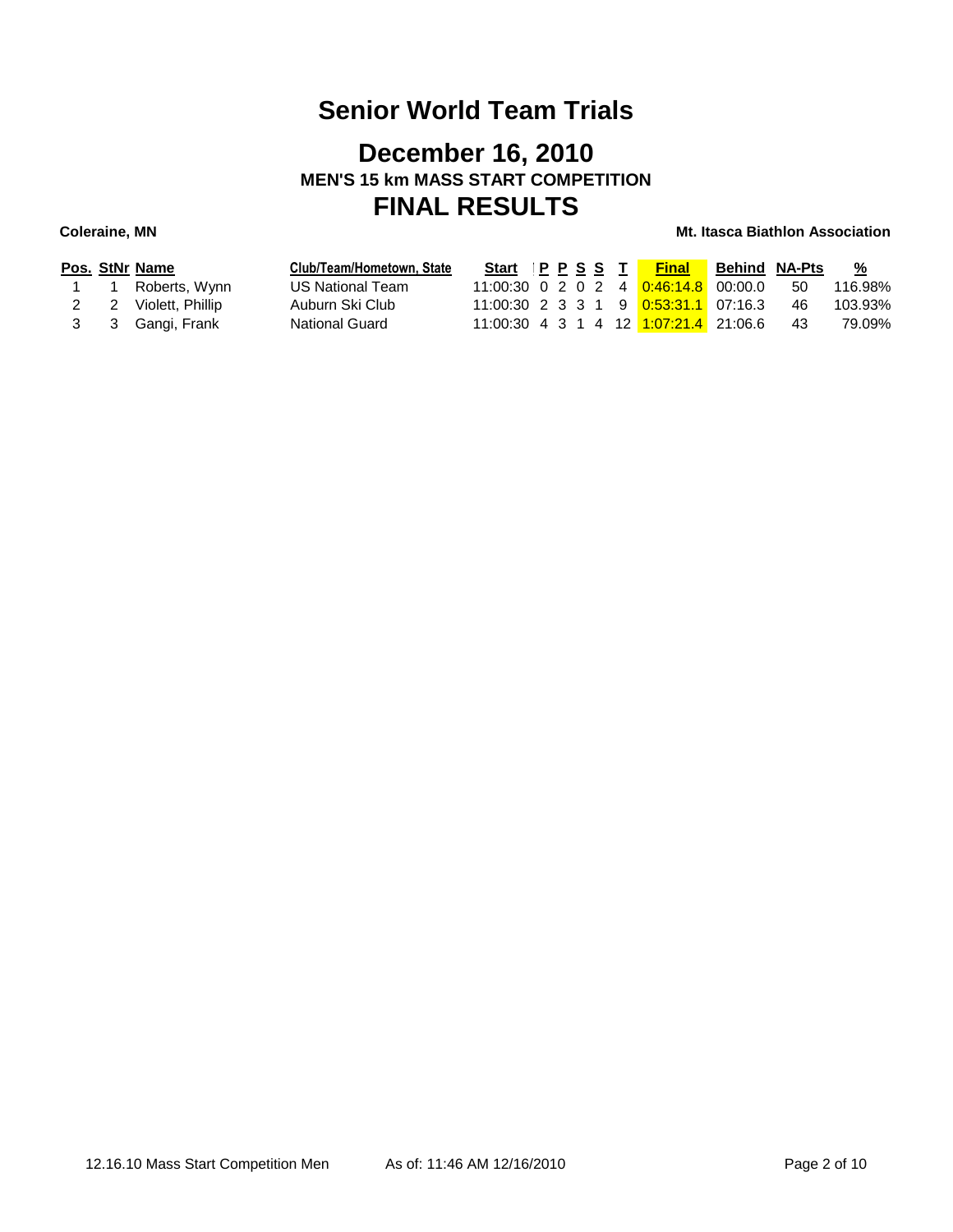### **December 16, 2010 Jr. MEN'S 15 km MASS START COMPETITION FINAL RESULTS**

|     |   | Pos. StNr Name       | Club/Team/Hometown, State | Start PPSST |  |  | <b>Final</b>                                           | <b>Behind NA-Pts</b> |     | <u>%</u> |
|-----|---|----------------------|---------------------------|-------------|--|--|--------------------------------------------------------|----------------------|-----|----------|
|     |   | 5 Goessling, Raleigh | MWSC.                     |             |  |  | 11:00:30  2  1  1  4  8 <mark>0:49:21.0</mark> 00:00.0 |                      | -50 | 104.29%  |
|     | 6 | Greenwald, Ben       | MWSC.                     |             |  |  | 11:00:30 1 1 1 2 5 0:50:54.8 01:33.8                   |                      | -46 | 101.26%  |
|     |   | Neal. Eliot          | Mt. Itasca                |             |  |  | 11:00:30 2 3 1 1 7 0:54:25.3 05:04.3                   |                      | -43 | 94.45%   |
| 4 4 |   | Dahlberg, Jacob      | <b>National Guard</b>     |             |  |  | 11:00:30 3 3 2 1 9 0:57:52.6 08:31.6                   |                      | 40  | 87.75%   |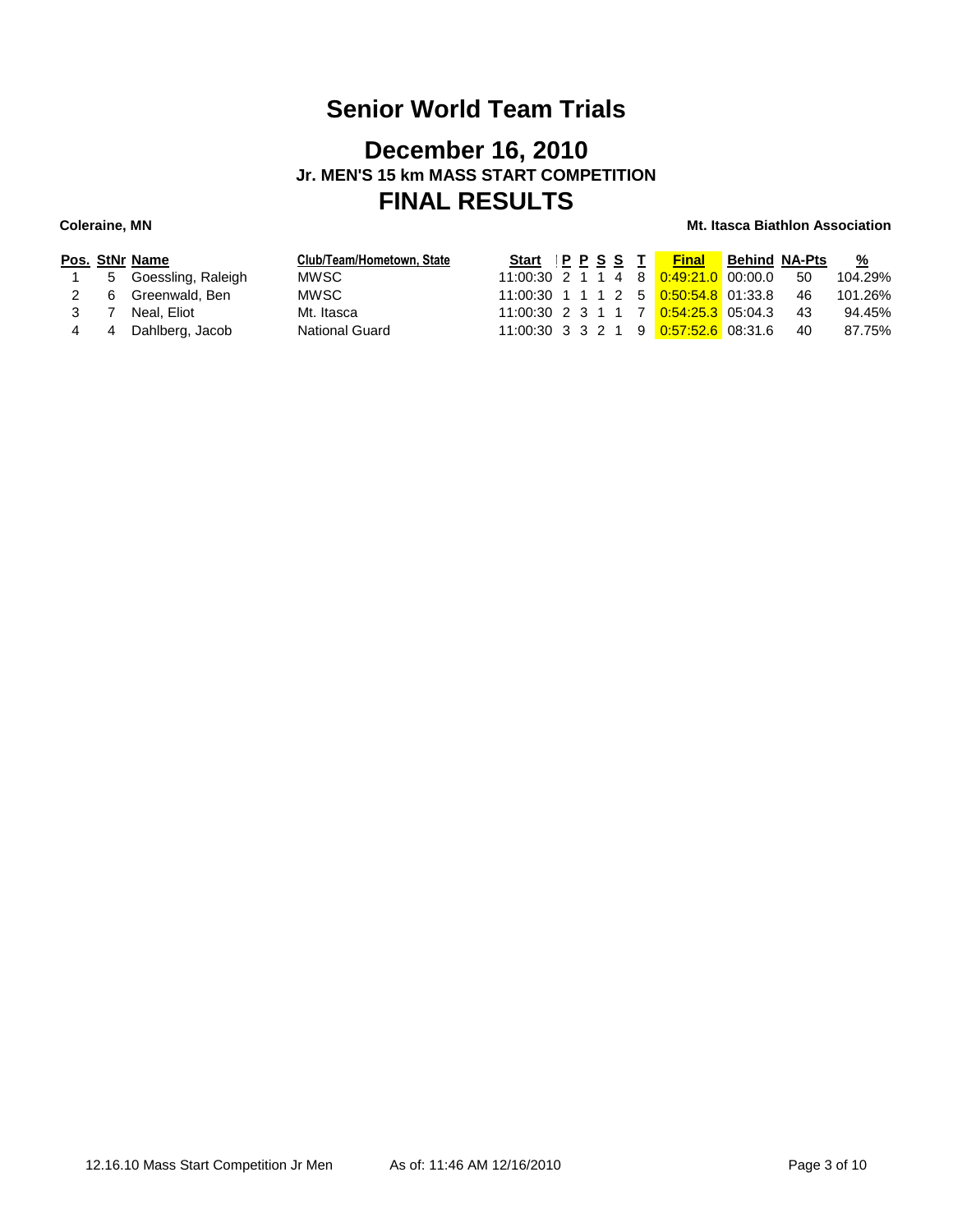## **December 16, 2010 MASTER MEN 15 km MASS START COMPETITION FINAL RESULTS**

### **Coleraine, MN Mt. Itasca Biathlon Association**

| Pos. StNr Name |  |  |  |
|----------------|--|--|--|
|----------------|--|--|--|

**Pos. StNr Name Club/Team/Hometown, State Start Ski Time P P S S T Final Behind NA-Pts %** 1 8 Peterson, Paul National Guard 11:00:30 2 0 3 3 8 <mark>1:00:32.9</mark> 00:00.0 50 #VALUE!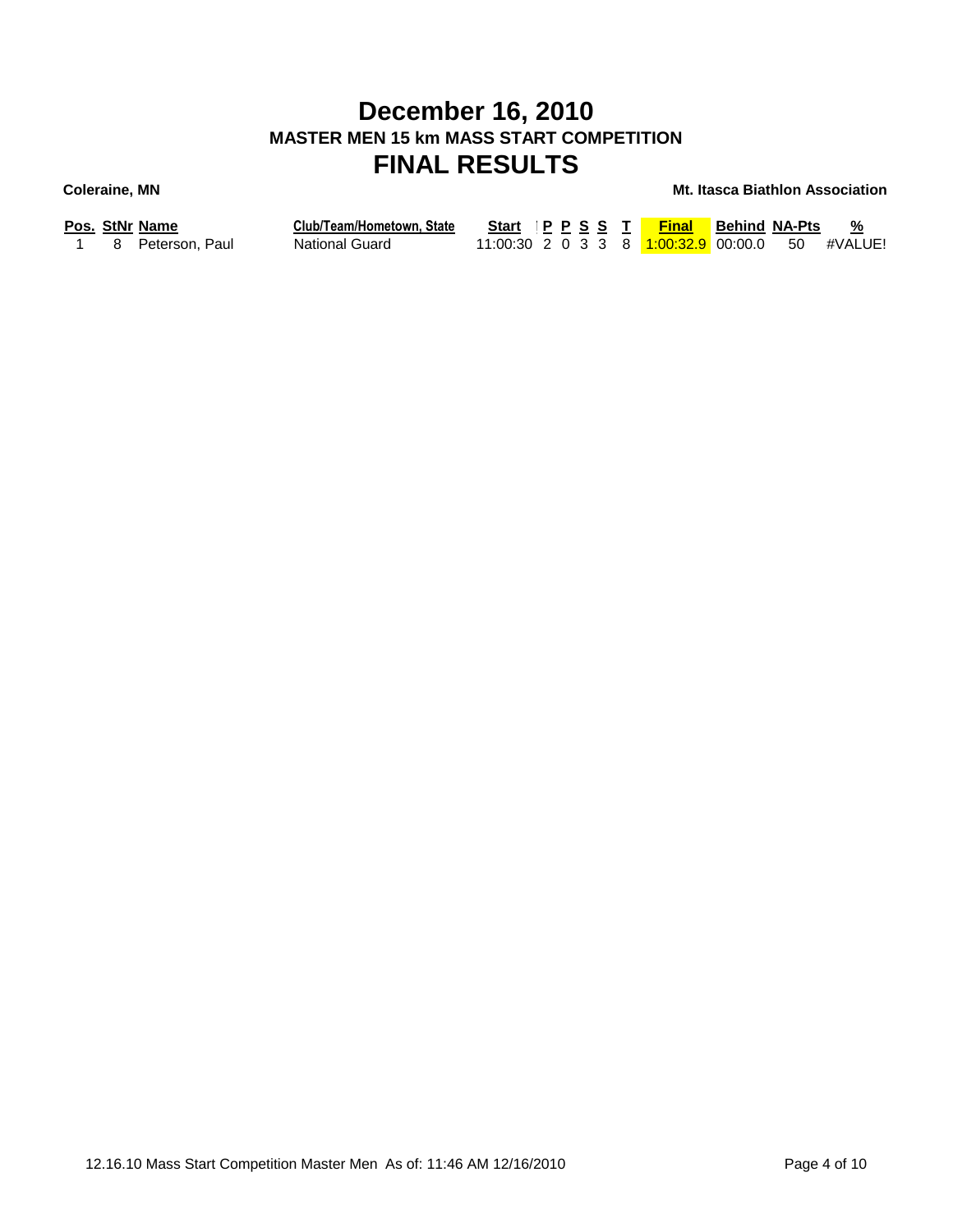## **December 16, 2010 VETERAN MEN 12.5 km MASS START COMPETITION FINAL RESULTS**

|  | Pos. StNr Name | Club/Team/Hometown, State |  |  | Start IP P S S T Final Behind NA-Pts                       |  | %       |
|--|----------------|---------------------------|--|--|------------------------------------------------------------|--|---------|
|  | 1 9 Neal. John | Marshfield                |  |  | 11:01:00  3  4  1  1  9 <mark>0:58:39.9</mark> 00:00.0  50 |  | #VALUE! |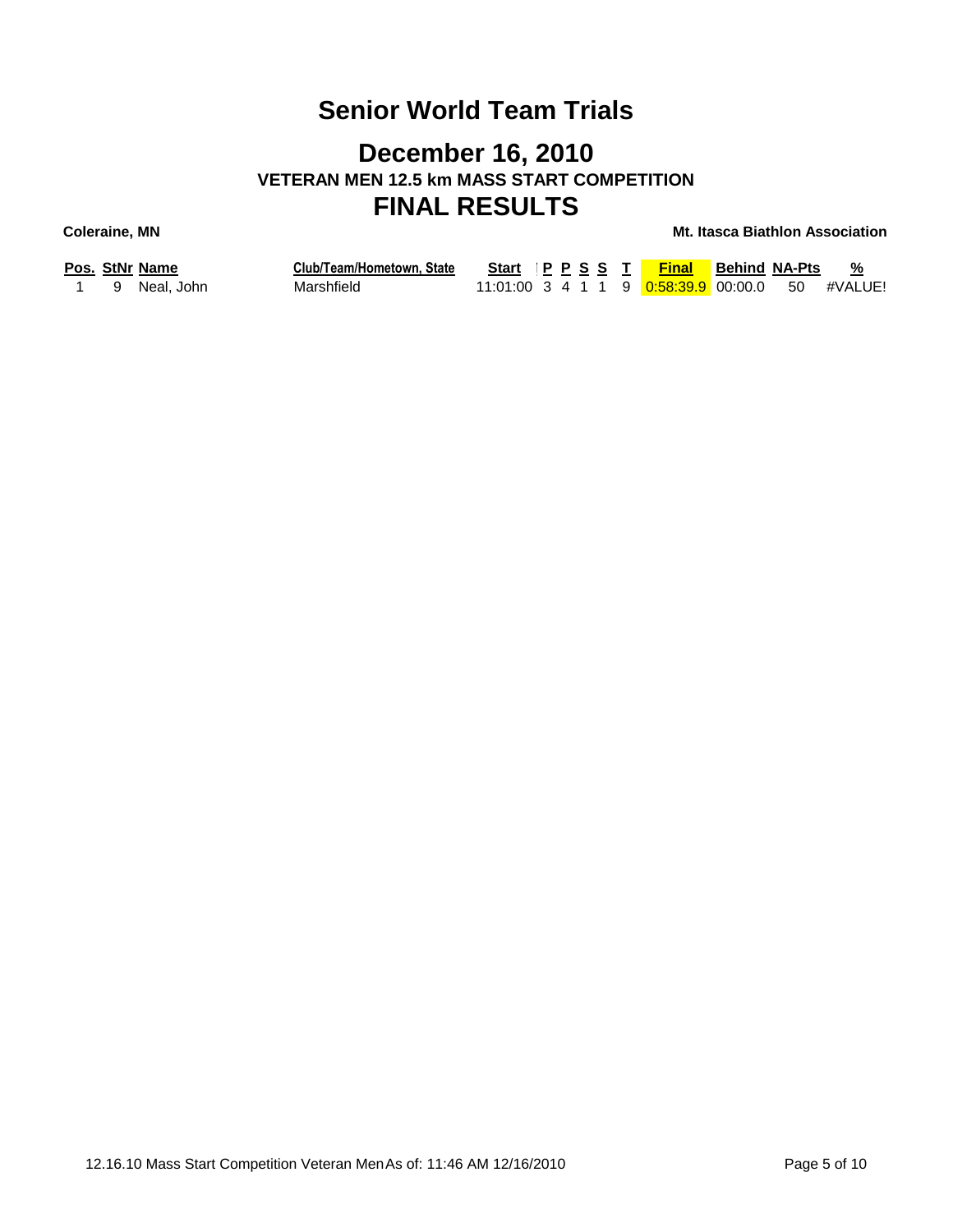## **December 16, 2010 YOUTH MEN 12.5 km MASS START COMPETITION FINAL RESULTS**

**Coleraine, MN Mt. Itasca Biathlon Association**

|  | Pos. סנו <i>א</i> ר name |
|--|--------------------------|
|  | 20 Harrison, Scott       |

**Pos. StNr Name Club/Team/Hometown, State 1 20 Harrison, Scott Twin Cities Biathlon** 

| Start IPPSST |  |  | <b>Final</b>                                    | <b>Behind NA-Pts</b> | %<br>$\sim$ |
|--------------|--|--|-------------------------------------------------|----------------------|-------------|
|              |  |  | 11:01:00 0 1 2 1 4 0:59:57.8 00:00.0 50 #VALUE! |                      |             |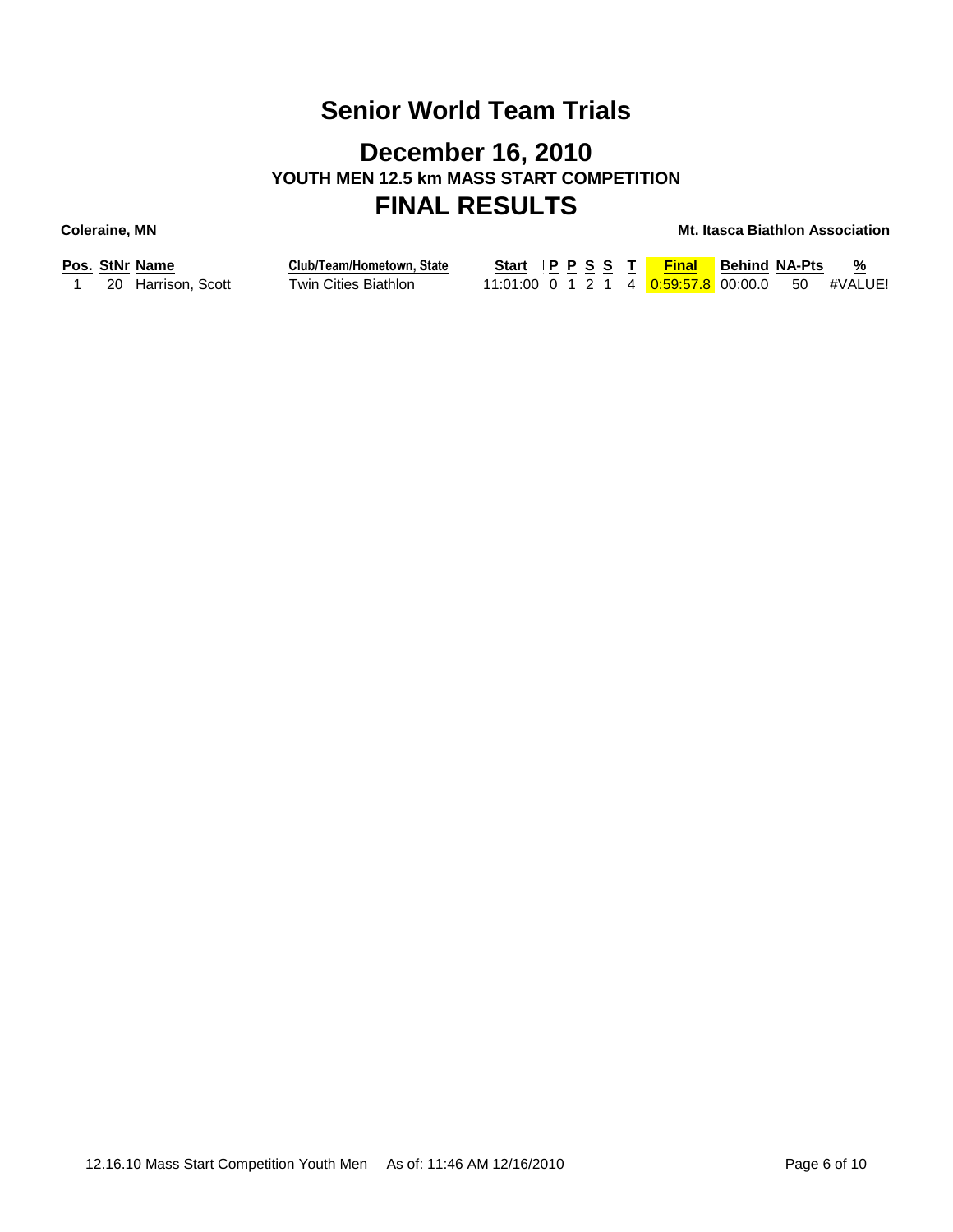## **December 16, 2010 WOMEN'S 12.5 km MASS START COMPETITION FINAL RESULTS**

|   |     | Pos. StNr Name               | Club/Team/Hometown, State                     | Start              | PPSS |     |    | <b>Final</b>                          | <b>Behind NA-Pts</b> |    | $\frac{9}{6}$ |
|---|-----|------------------------------|-----------------------------------------------|--------------------|------|-----|----|---------------------------------------|----------------------|----|---------------|
|   | 11  | Johnson, Haley               | <b>US National Team</b>                       | 11:01:00 0 1 1 2   |      |     | 4  | $0:40:39.9$ 00:00.0                   |                      | 50 | 103.09%       |
|   | 12  | Dunklee, Susan               | US National Team                              | $11:01:00$ 1 0     |      | 1 3 | .5 | $0:41:40.2$ 01:00.3                   |                      | 46 | 100.70%       |
|   | 18  | Barnes, Lanny                | Durango Biathlon/US Natior 11:01:00 2 1 1 0   |                    |      |     | 4  | $0:43:33.3$ 02:53.4                   |                      | 43 | 96.21%        |
| 4 | 13  |                              | Dreissigacker, Hannah Craftsbury Green Racing | $11:01:00$ 3 4 0 1 |      |     | 8  | $0.44.32.5$ 03:52.6                   |                      | 40 | 93.85%        |
| 5 |     | 19 Chamberlain, BethAnn MWSC |                                               | 11:01:00 2 2 3 2   |      |     | 9  | $0.45:12.1$ 04:32.3                   |                      | 37 | 92.28%        |
| 6 | 16. | Kjorlien, Kelly              | Mt. Itasca                                    | $11:01:00$ 1 0 1 0 |      |     | 2  | $0.46:02.6$ 05:22.8                   |                      | 34 | 90.27%        |
|   | 10  | Howe, Katrina                | MWSC.                                         |                    |      |     |    | 11:01:00 3 3 2 2 10 0:47:11.3 06:31.5 |                      | 32 | 87.55%        |
| 8 | 15  | Malcolm, Corrine             | <b>MWSC</b>                                   |                    |      |     |    | 11:01:00 3 3 4 3 13 0:48:15.9 07:36.0 |                      | 30 | 84.98%        |
|   | 14  | Jacobs, Lauren               | Craftsbury Green Racing                       |                    |      |     |    | 11:01:00 4 2 3 2 11 0:53:39.1 12:59.2 |                      | 28 | 72.15%        |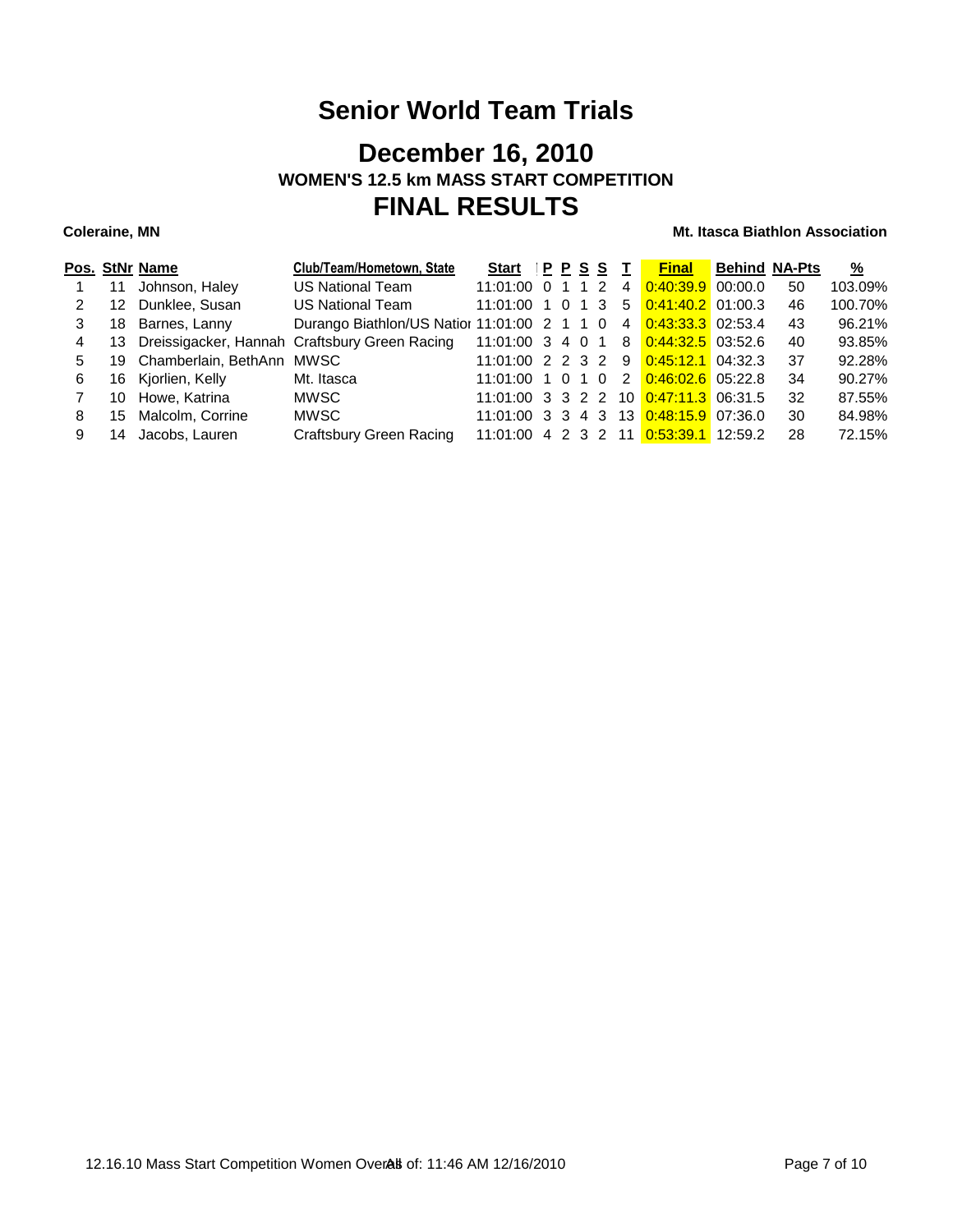## **December 16, 2010 WOMEN'S 12.5 km MASS START COMPETITION FINAL RESULTS**

|   |    | Pos. StNr Name               | Club/Team/Hometown, State                                                             | Start PPSST          |  |  |                                              | <b>Final</b> Behind NA-Pts |     | $\frac{9}{6}$ |
|---|----|------------------------------|---------------------------------------------------------------------------------------|----------------------|--|--|----------------------------------------------|----------------------------|-----|---------------|
|   | 11 | Johnson, Haley               | US National Team                                                                      | $11:01:00$ 0 1 1 2 4 |  |  | $0.40:39.9$ 00:00.0                          |                            | 50  | 103.09%       |
| 2 | 12 | Dunklee, Susan               | <b>US National Team</b>                                                               | 11:01:00 1 0 1 3     |  |  | 5 0:41:40.2 01:00.3                          |                            | 46  | 100.70%       |
|   | 18 | Barnes, Lanny                | Durango Biathlon/US Natior 11:01:00 2 1 1 0 4                                         |                      |  |  | $0:43:33.3$ 02:53.4                          |                            | 43  | 96.21%        |
| 4 |    |                              | 13 Dreissigacker, Hannah Craftsbury Green Racing 11:01:00 3 4 0 1 8 0:44:32.5 03:52.6 |                      |  |  |                                              |                            | 40  | 93.85%        |
| 5 |    | 19 Chamberlain, BethAnn MWSC |                                                                                       |                      |  |  | $11:01:00$ 2 2 3 2 9 $0:45:12.1$ 04:32.3     |                            | -37 | 92.28%        |
| 6 |    | 10 Howe, Katrina             | MWSC.                                                                                 |                      |  |  | 11:01:00 3 3 2 2 10 0:47:11.3 06:31.5        |                            | -34 | 87.55%        |
|   |    | 14 Jacobs, Lauren            | <b>Craftsbury Green Racing</b>                                                        |                      |  |  | 11:01:00  4  2  3  2  11  0:53:39.1  12:59.2 |                            | 32  | 72.15%        |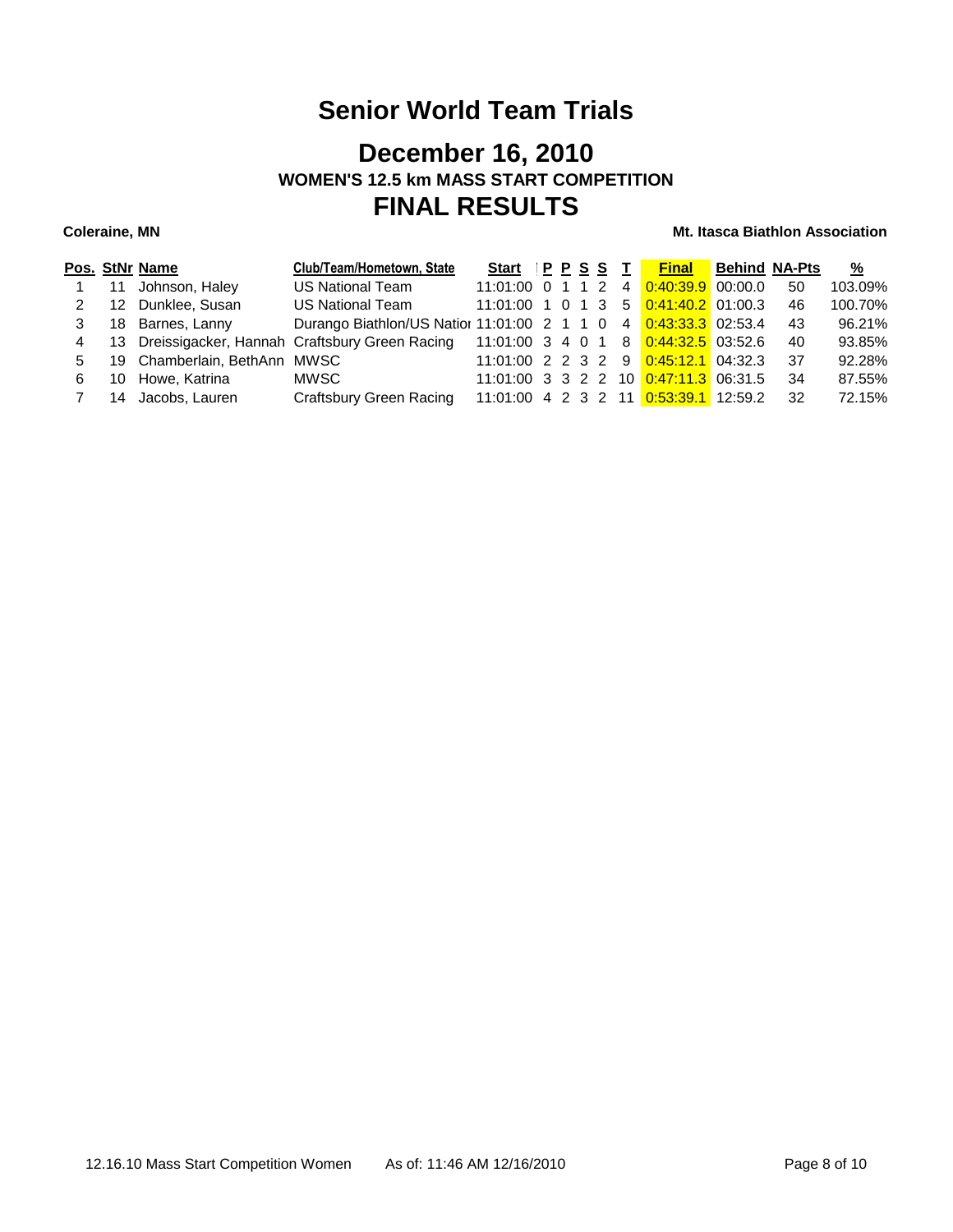## **December 16, 2010 Jr. WOMEN 12.5 km MASS START COMPETITION FINAL RESULTS**

|  | Pos. StNr Name      | Club/Team/Hometown, State |
|--|---------------------|---------------------------|
|  | 15 Malcolm, Corrine | MWSC.                     |

| Start IPPSST |  |  | <b>Final</b>                                     | <b>Behind NA-Pts</b> | %<br>$\overline{\phantom{a}}$ |
|--------------|--|--|--------------------------------------------------|----------------------|-------------------------------|
|              |  |  | 11:01:00 3 3 4 3 13 0:48:15.9 00:00.0 50 #VALUE! |                      |                               |